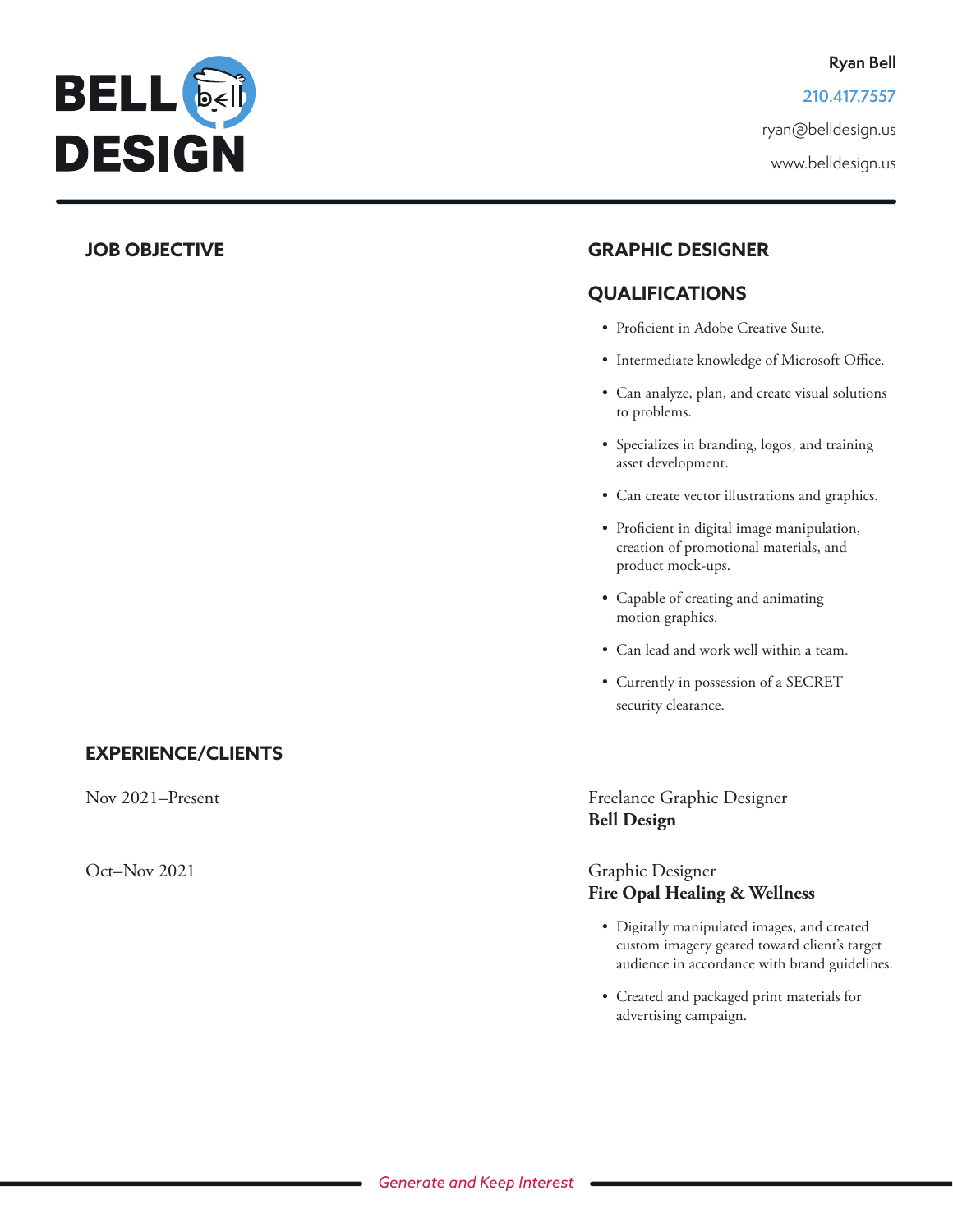**210.417.7557**

ryan@belldesign.us

www.belldesign.us



## Apr–Jul 2021 Storyboard Artist **5th Bomb Wing Public Affairs Minot, AFB, ND**

- Orchestrated shot list, developed storyboards, and quickly revised the sequence to accommodate client script revisions.
- Facilitated 5<sup>th</sup> Bomb Wing's development of propaganda video for the 91<sup>st</sup> Security Forces Group as part of a military culture outreach program.

## Jun–Jul 2021 Video Production Lead  **791st Missile Security Forces Squadron Minot, AFB, ND**

- Developed Nuclear Launch Facility Recapture and Recovery training video.
- Directed 12 actors and two camera crews.
- Provided subject matter knowledge to ensure tactical accuracy.
- Captured and edited high definition video.
- Created digital matte painting, rotoscoped footage, and created special effects to simulate conflict and enhance training.

Jul–Aug 2017 Video Production Assistant/Computer Based Training (CBT) Content Developer  **37th Training Support Squadron, Information Technology Unit Joint Base San Antonio-Lackland, TX**

- Provided audio content for three CBT courses used across the USAF.
- Audited script and video shot list for Basic Military Training module.
- Reviewed footage for visual consistency and verified the material met all training objectives for end product.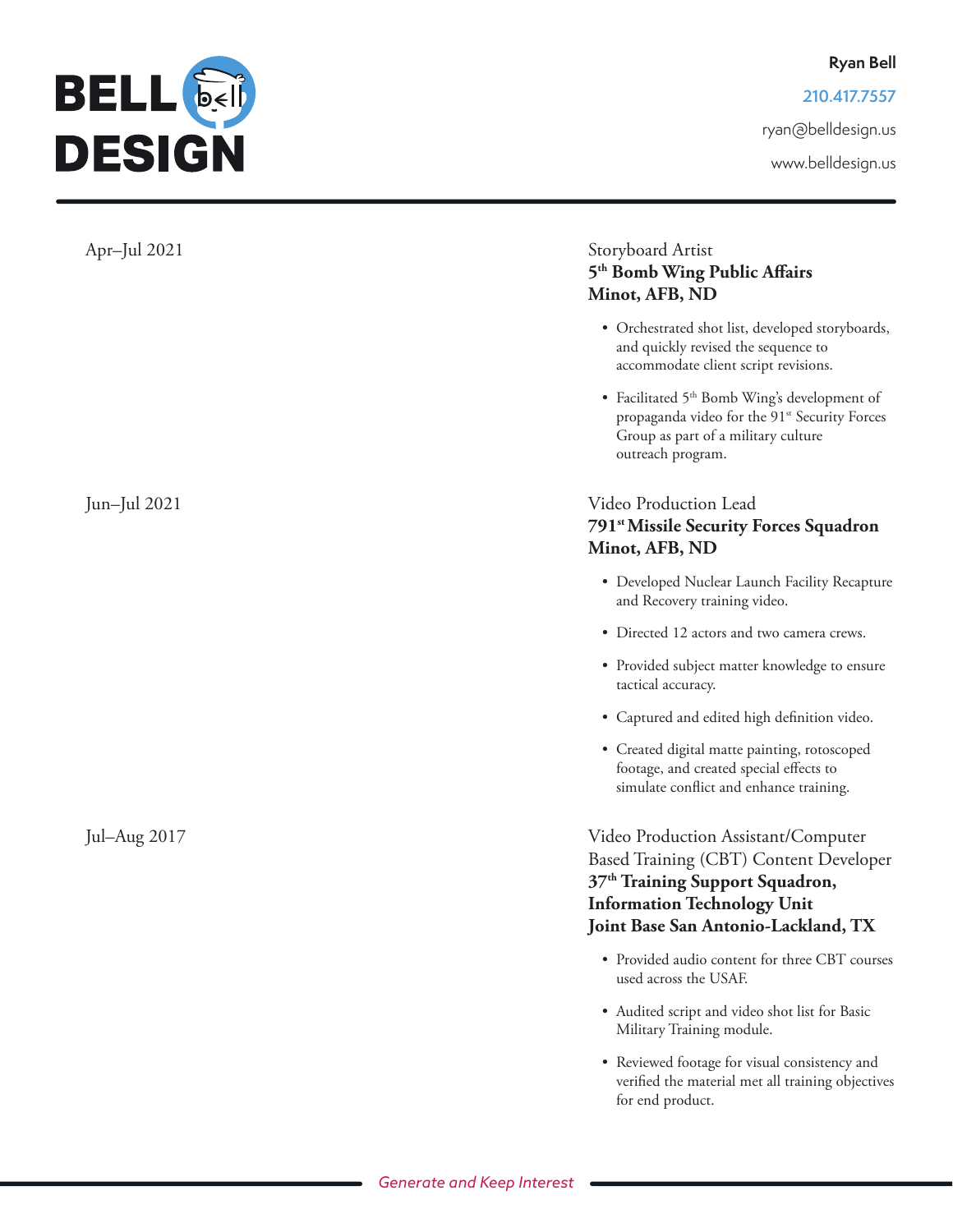**210.417.7557**

ryan@belldesign.us

www.belldesign.us



**BELL** 

**DESIGN**